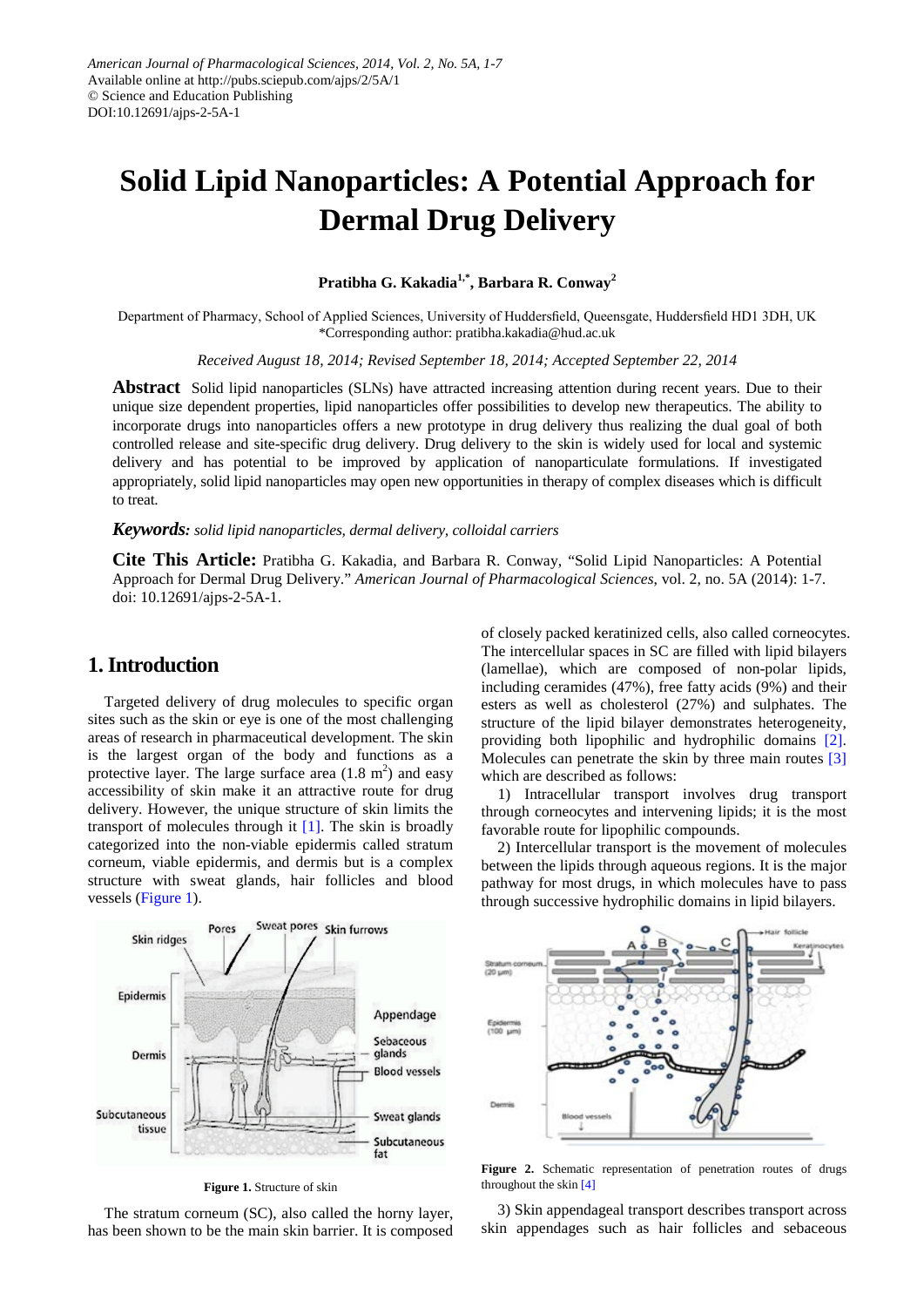glands. It serves as a shunt pathway for iontophoretic transport of charged molecules and penetration of particulate systems.

Colloidal particles in the size range 1 to 1000 nm are known as nanoparticles. Nanoparticles are of great scientific interest as theyform a bridgebetween bulk materials and atomic or molecular structures [\[5\].](#page-5-4)

Nanoparticles for drug delivery comprise drug molecules, which are dissolved, entrapped, or absorbed into a nanoparticle matrix. In recent years, significant effortshave been made to develop nanotechnology for drug delivery since it offers a suitable means of delivering low molecular weight drugs and macromolecules such as proteins, peptides or genes to cells and tissues. As a consequence of their small size, nanoparticles can penetrate through small capillaries, are taken up by cells and allow drug release at specific sites in the body for certainduration to facilitate accurate delivery. This can enhance the therapeutic effect and reduces toxic effects. This review paper focuses on use of SLNs in terms of their advantages, production methodology, characterization and their promising role in dermal delivery.

# **2. Solid Lipid Nanoparticles**

Solid lipid nanoparticles (SLNs) offer an attractive means of drug delivery, particular for poorly water-soluble drugs. They were developed at the beginning of 1990s as an alternative carrier system to emulsions and liposomes. The sub-micron colloidal carriers are prepared by replacing a liquid lipid (oil) of an o/w emulsion by a physiologically biocompatible solid lipid or a blend of solid lipids, i.e. a lipid particle matrix which is solid at both room and body temperature  $[6,7]$ . A significant benefit of these formulations is that they can be prepared using excipients with generally recognized as safe (GRAS) status for oral and dermal delivery, which decreases risks of associated toxicity.



**Figure 3.** Structure of solid lipid nanoparticl[e \[8\]](#page-5-6)

The skin, especially the stratum corneum, behaves as a passive barrier to penetrant molecules. Penetration enhancers are substances that can facilitate the absorption of penetrant through skin by temporarily diminishing the impermeability of skin. Various permeation enhancers such as terpenes, essential oils, fatty acids and esters, alcohols, glycols, glycerides and phospholipids have been described in the literature [\[9\].](#page-5-7)

# **2.1. Advantages of SLNs**

SLNs offer a number of potential advantages over other formulations. The use of physiological and biodegradable lipids,not only decreases the risks of acute and chronic

toxicity, but some of the manufacturing methods can also avoid the use of organic solvents [\[10\].](#page-5-8) Relatively high encapsulation efficiencies lead to reducedrequirements for active drug during the formulation process, as well as improved bioavailability of poorly water soluble molecules [\[11\].](#page-5-9) Obviously, like most encapsulation technologies, they can protect labile agents from degradation in the environment of the body [\[12\].](#page-5-10) They are a versatile formulation with relatively low associated production costs but they have an improved stability profile compared to liposomal formulations and can be freeze-dried. However, they are not without their challenges, such as particle growth over time or potential for modification of the lipid structure into a crystal lattice. This could cause expulsion of drug from lipid particles during storage [\[13\].](#page-5-11) They can also have an unpredictable gelation tendency [\[8\].](#page-5-6)

# **3. Method of Preparation**

## **3.1. Primary Production Methods**

#### **3.1.1. High-Pressure Homogenization (HPH)**

HPH is a reliable and powerful technique, used for production of solid lipid nanoparticles. High-pressure homogenizers push liquid at high pressures (100 – 2000 bar), through a narrow gap (in the range of few microns). The fluid accelerates over a very short distance under very high shear stress and cavitation forces disrupt the particles down to the submicron range. Generally 5-10% lipid content is used but up to 40% lipid content has also been investigated [\[8\].](#page-5-6)

A. Hot homogenization

Hot homogenization is carried out at temperatures above the melting point of the lipid and can therefore be regarded as homogenization of an emulsion. A preemulsion of the drug-loaded lipid is melted and the aqueous emulsifier phase (maintained at the same temperature) is obtained using high shear mixing. In general, higher temperatures result in smaller particle sizes due to decreased viscosity of the inner phase. However, higher temperatures can increase the degradation rate of drug and the carrier. Increasing the homogenization pressure or the number of cycles often results in an increase in the particle size due to high kinetic energy of the particle.

B. Cold homogenization

Cold homogenization has been developed to overcome various problems associated with hot homogenization, such as temperature-induced drug degradation and uneven drug distribution within the aqueous phase during homogenization. During cold homogenization the lipid melt containing drugis rapidly cooled (e.g.by means of dry ice or liquid nitrogen). The solid, drug-containing lipid is milled to form microparticles. The solid lipid microparticles are dispersed in a cold surfactant solution forming a pre-suspension, which is subjected to homogenization at or below room temperature.

#### **3.1.2. Solvent Emulsification-Diffusion Method**

SLNs can also be produced by solvent emulsificationdiffusion techniques. The mean particle size depends upon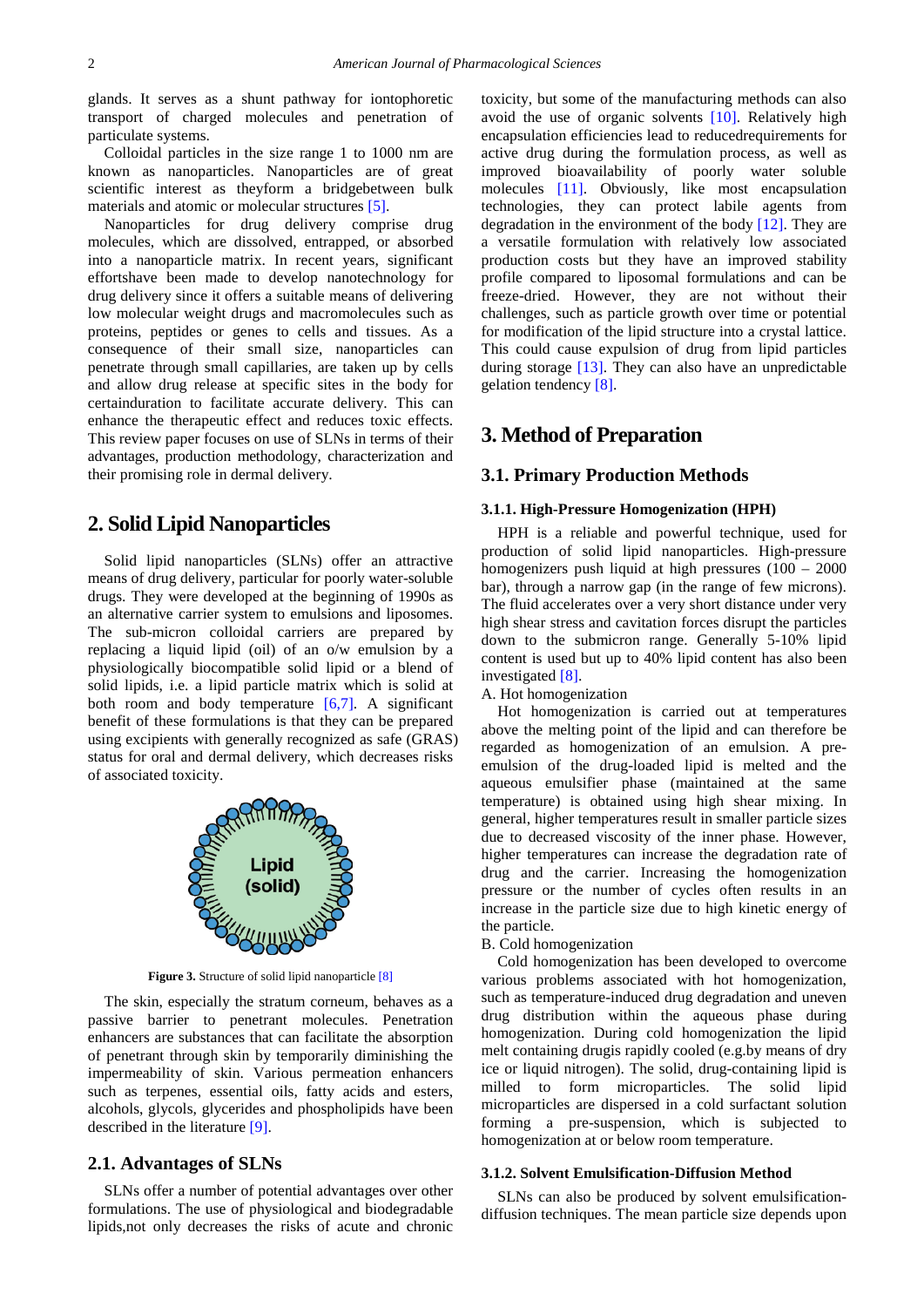lipid concentration in the organic phase and the emulsifier used. Particles with average diameters of 30-100 nm can be obtained by this technique. Avoidance of heat during preparation is the most important advantage of this technique. In this method, the lipid matrix is dissolved in a water-immiscible organic solvent followed by water-immiscible organic solvent followed by emulsification in an aqueous phase. The solvent is evaporated under reduced pressure, resulting in a nanoparticulate dispersion formed by precipitation of the lipid in aqueous medium [\[14\].](#page-5-12)

#### **3.1.3. Solvent Evaporation**

SLNs can also be produced by solvent evaporation. The lipophilic material is dissolved in a water-immiscible organic solvent and is emulsified into an aqueous phase. Upon evaporation of the solvent, a nanoparticle dispersion is formed by precipitation of the lipid in the aqueous medium. The solution is emulsified in an aqueous phase by high pressure homogenization and the organic solvent removed by evaporation under reduced pressur[e \[15\].](#page-5-13)

#### **3.1.4. Microemulsion-based Method**

Gasco and coworkers (1997) developed SLNs based on dilution of microemulsions. These are made by heating low melting fatty acids like stearic acid just above their melting point, an emulsifier (e.g., polysorbate 20, polysorbate 60, soyaphosphatydylcholine and taurodeoxycholic acid sodium salt), co-emulsifiers (e.g.,butanol, sodium monooctylphosphate) and water. The hot microemulsion is dispersed in cold water  $(2-3°C)$  under stirring. Typical volume ratios of the hot microemulsion to cold water are in the range of 1:25 and 1:50. The dilution process is critically determined by the composition of the microemulsion. The SLN dispersion can be used as a granulation fluid for transferring into solid products like tablets and pellets, but in case of low particle content, large amounts of water need to be removed. Nanoparticles are produced using a solvent which distributes rapidly into the aqueous phase (e.g., acetone), while larger particle sizes can be obtained with more lipophilic solvents. The hydrophilic co-solvents in the microemulsion might play a similar role in the formation of lipid nanoparticles as the acetone doesin the formation of polymer nanoparticles [\[16\].](#page-5-14)

## **3.1.5. Spray Drying Method**

Spray drying is an alternative procedure to lyophilization in order to transform an aqueous SLN dispersion into a solid product. This method can cause particle aggregation due to high temperatures, shear forces and partial melting of the particle. Freiitas and Muller recommend the use of lipids with melting points>70°C for spray drying [\[17\].](#page-5-15)

## **3.1.6. High-speed Homogenization Followed by Ultrasonication**

SLNs can also be produced by sonication or high speed stirring followed by ultrasonication. The first stepsare similar to high-pressure homogenization. A coarse emulsion is obtained using probe or bath sonication. This is then subjected to ultrasonication until the desired sized nanoemulsion is obtained. It is very simple and can be advantageous over other methods like hot and cold homogenization because the equipment used in this technique is very common. The method does however result in larger size distributions, ranging up to the micrometer range, which can lead to physical instability,including particle growth upon storage and also metal contamination due to ultrasonication<sup>[18]</sup>.

#### **3.1.7. Double Emulsion Method**

The double emulsion (w/o/w) method is based on the solvent emulsification–evaporation method. It is mainly used for the production of lipid nanoparticles loaded with hydrophilic drugs. In this case, the drug and emulsifier are encapsulated in the inner aqueous phase of w/o/w double emulsion. A stabilizer is required to prevent drug partitioning into the outer aqueous phase during solvent evaporation. These types of formulation are often referred to as lipospheres due to their comparatively larger particle size compared to SLN[s \[19\].](#page-5-17)

#### **3.1.8. Supercritical Fluid Method**

This is an alternative method of preparing SLNs using particles from gas-saturated solutions (PGSS). This technique has several advantages such as (i) avoiding the use of solvents; (ii) particles are obtained as a dry powder, instead of suspension; (iii) it required mild pressure and temperature conditions. Carbon dioxide solution is a good choice as a solvent for this method [\[20\].](#page-5-18)

## **3.1.9. Precipitation Method**

The lipid is dissolved in an organic solvent (e.g., chloroform) and the solution is emulsified into an aqueous phase. After evaporation of the organic solvent, the lipid is precipitated, forming nanoparticles [\[21\].](#page-5-19)

## **3.1.10. Film-ultrasound Dispersion**

The lipid and drug are added to suitable organic solutions, and after decompression, rotation and evaporation of the organic solutions, a lipid film is formed. The aqueous solution containing emulsifier is then added to lipid film and, using probe sonication, SLNsare formed. Oleanolic acid SLNshave been produced using soybean phospholipid as a carrier using the film-ultrasound technique [\[13\].](#page-5-11)

## **3.1.11. Melting Dispersion Technique**

In the melting dispersion technique, drug and solid lipid are melted in an organic solvent and an oil phase is added slowly into a small volume of water (preheated to the same temperature), with continuous stirring at high rates for few hours. It is then cooled to room temperature to give SLNs. Reproducibility is better than ultra-sonication methods but less than that of solvent-emulsification evaporation methods [\[22\].](#page-5-20)

## **3.1.12. Membrane Contractor Technique**

In the membrane contractor technique, the liquid phase is forced, at a temperature above the melting point of the lipid, through the pores in a membrane to form small droplets. The advantage of this technique is its ease of use and the control of the particle size by suitable choice of process parameters. The aqueous phase is stirred continuously and circulates tangentially inside the membrane module, which can be temperature controlled,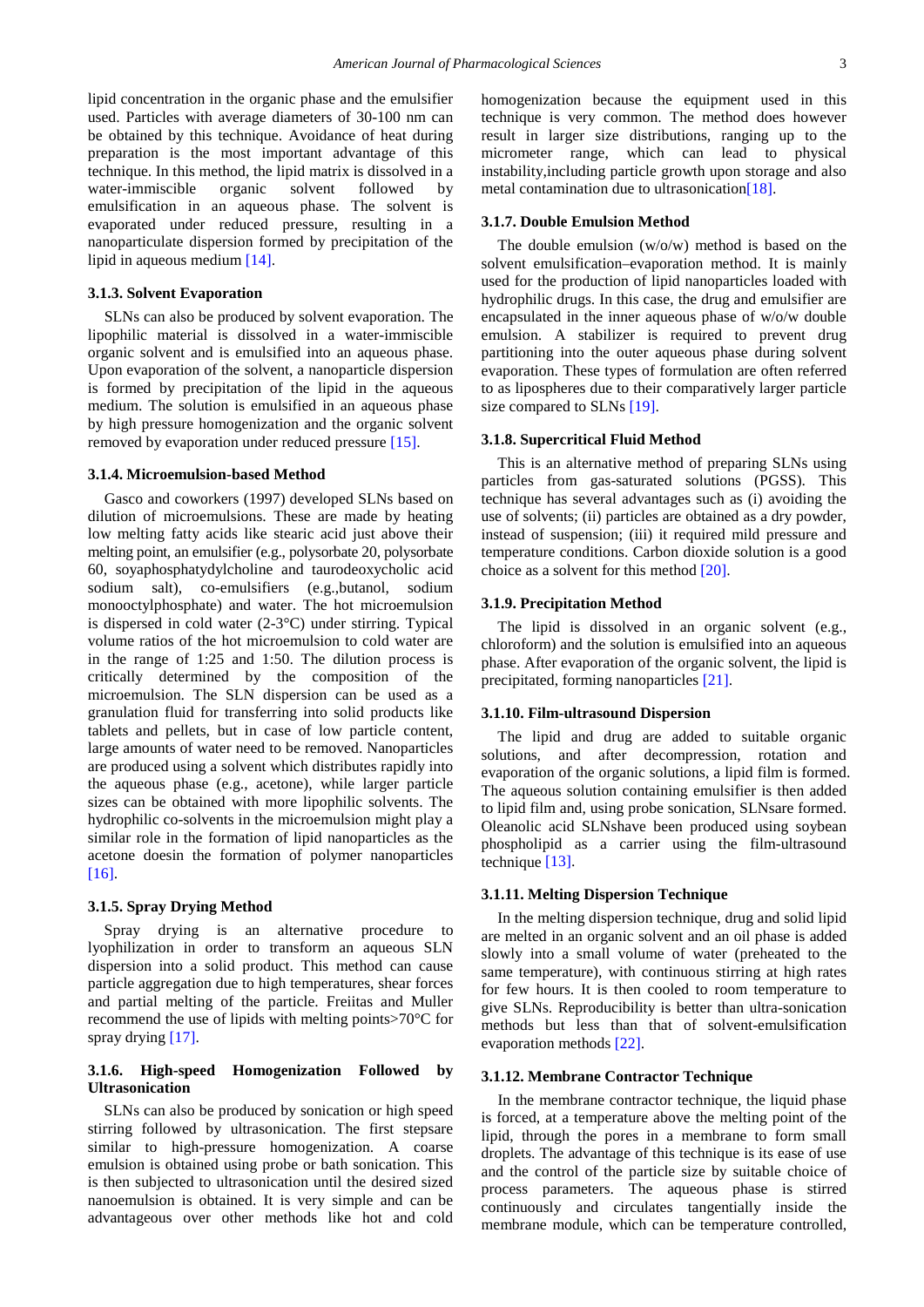and sweeps away the droplets being formed at the pore outlets. Upon on cooling the formulation to room temperature, SLNs are formed. This method may be reasonably straightforward to scale-up [\[23\].](#page-5-21)

## **3.2. Secondary Production Methods**

#### **3.2.1. Freeze-drying**

Water can be removed in order to improve physical and chemical stability of these systems. Freeze-drying is the most commonly used process in the pharmaceutical field for conversion of solutions or suspensions into solids of sufficient stability for distribution and storage. Freezedrying, also known as lyophilization, is an industrially scalable process, which consists of removing of frozen water by sublimation, and desorption under vacuum. Lyophilization has been used to achieve long stability durations for products containing hydrolysable drugs or a suitable product for per-oral administration.

For all the lipid matricesstudied, freeze-drying leads to the formation of larger SLNs, with a wider size distribution, due to presence of aggregates between the nanoparticles. An adequate amount of cryoprotectant can protect the aggregation of SLNs during the freeze-drying process [\[24\].](#page-5-22)

## **3.2.2. Sterilization**

For parenteral administration, SLNs dispersions must be sterile. Aseptic production, filtration, gamma irradiation and autoclaving are commonly used to achieve sterilization. Aseptic conditions can be used during production of sterile SLNs but requirements can be complex and expensive. Sterilization by autoclaving is popular and convenient but it has some disadvantages;the high temperaturesencountered during autoclaving can cause coalescence, as there is no applied shear to prevent this. Gamma irradiation does have some significant advantages over other methods such as better assurance of product sterility than filtration and aseptic processing [\[25\].](#page-5-23)

# **4. Characterization of SLNs**

Characterization of the SLNs is necessary for product development and quality but presents serious challenges due to colloidal size of particles and complexity and dynamic nature of delivery system.

# **4.1. Measurement of Particle Size and Zeta Potential**

Particle size analysis can be performed by photon correlation spectroscopy (PCS), laser diffractometry (LD) and Nanoparticle tracking analysis (NTA). PCS (also known as dynamic light scattering) measures the fluctuation of intensity of the scattered light which is caused by particle movement [\[26\].](#page-5-24) This method can measure particle size ranging from few nanometers to about 3 microns. The LD method is based on the dependence of the diffraction angle on the particle size and it is useful for size ranges from 100 nm to 180 μm.

NTA is a relatively new method of visualising and analysing particles from 10-1000nm in liquids. It measures particle size based on rate of Brownian motion, which is related to the viscosity of the liquid, the temperature and the size of the particle [\[27,28\].](#page-5-25)

Zeta potential measurement, an indicator of the stability of colloidal dispersions, can be determined using a zeta potential analyzer. Before measurement, SLNs dispersions are diluted appropriately, often with deionized water, to measure zeta potential. The surface charge will reflect the type of lipid used in the formulation and can be used to inform long-term predictions about the storage stability of colloidal dispersions [\[29\].](#page-5-26)

# **4.2. Determination of Drug Loading and Entrapment Efficiency**

It is of primary importance to determine the amount of drug incorporated in SLNs, since this influences release characteristics and the feasibility of the formulation in terms of amount of formulated product to be delivered. The degree of encapsulation can be assessed ultimately by determining the quantity of drug remaining in the supernatant after centrifugation of a SLN suspension or, alternatively, by dissolution of the sediment in a suitable solvent and subsequent analysis. Standard analytical techniques such as spectrophotometry orhigh performance liquid chromatography can be used to assay the drug [\[30\].](#page-5-27)

## **4.3. Electron Microscopy**

Scanning electron microscopy (SEM) and transmission electron microscopy (TEM) are direct methods used for morphological examination of nanoparticles. TEM has a lower size limit of detection [\[31\].](#page-5-28)

## **4.4. Atomic Force Microscopy (AFM)**

In this technique, a probe tip with atomic scale sharpness is rastered across the sample to produce a topological map based on the forces at play between the tip and surface. The probe can be dragged across sample (contact mode), or allowed to hover just above (noncontact mode), with the exact nature of the particular force employed serving to distinguish among the sub-techniques. A high resolution is obtainable with this approach, which along with the ability to map a sample according to properties in addition to size, e.g., colloidal attraction or resistance to deformation, makes AFM a valuable tool [\[32\].](#page-5-29)

#### **4.5. Structural Analysis**

Among a large number of analytical techniques, differential scanning calorimetry (DSC) and powder x-ray diffraction (XRD) can be used to elucidate structural information on the dispersed drug and lipids. Crystallinity of drug and excipients can be measured using XRD by scattering of radiation from crystal plane within the solid, while DSC can be used to determine nature of crystallinity within nanoparticles through the measurement of glass transitions and melting point temperatures and their enthalpies [\[8\].](#page-5-6)

# **4.6. Nuclear Magnetic Resonance (NMR)**

High-resolution NMR can be used to determine both the size and the qualitative nature of nanoparticles. The selectivity afforded by chemical shifts compliments the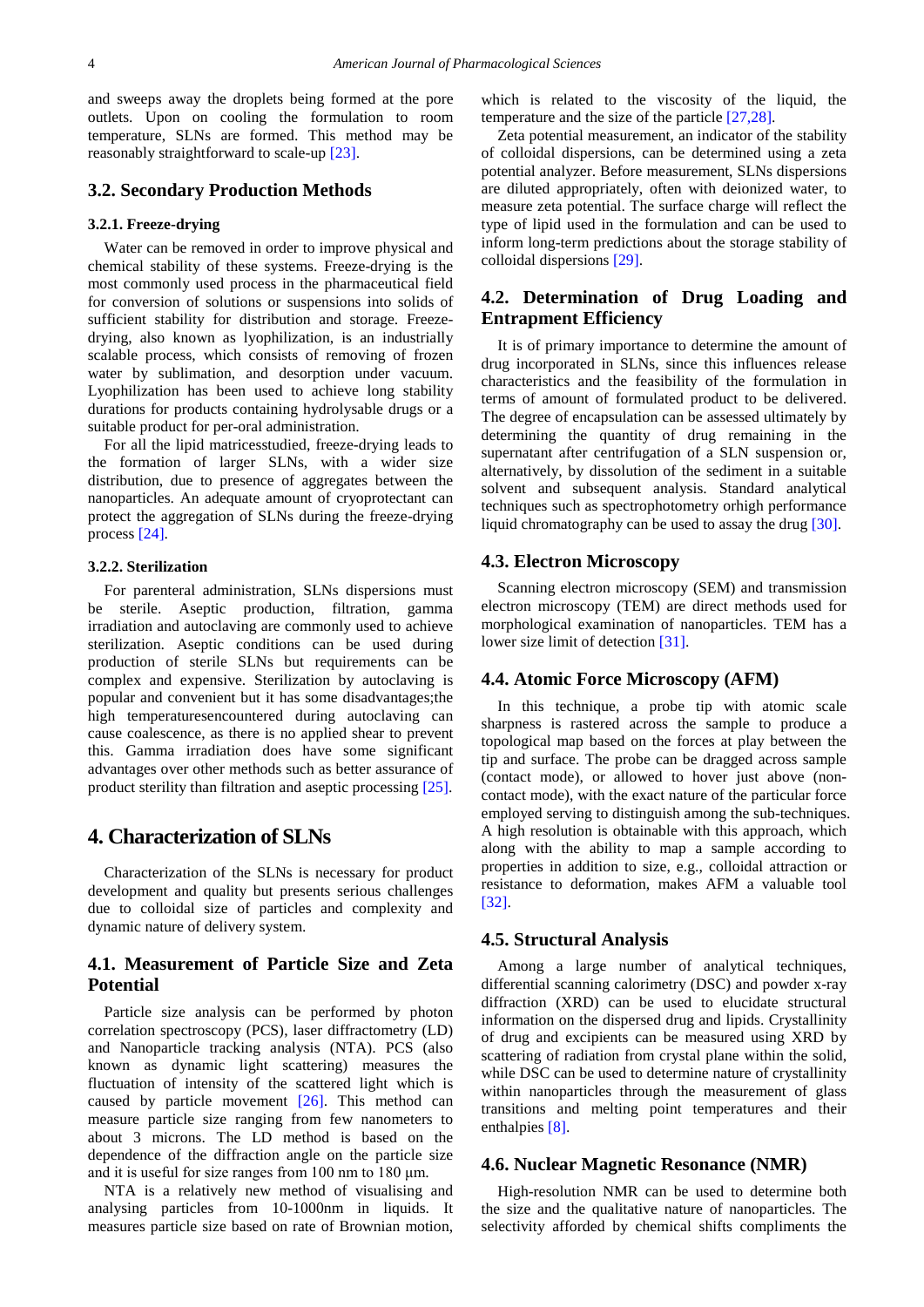sensitivity to molecular mobility, thus providing information on the physicochemical status of components within the nanoparticle [\[33\].](#page-5-30)

## **4.7.** *In-vitro* **Drug Release from SLNs**

SLN dispersions can be placed in prewashed dialysis tubing, which can be hermetically sealed. The dialysis sac is then dialyzed within an appropriate dissolution medium at(37  $\pm$  0.5)°C. Samples are withdrawn at suitable intervals from the dissolution medium, centrifuged and analyzed for drug content using an appropriate analytical method [\[34,35\].](#page-5-31)

# **5. Nanoparticles for Dermal Delivery**

Although topical delivery of compounds to the skin has been common throughout history, it is only since 1970s, with the advent of transdermal patches, that it has been used widely as a route for systemic delivery. Different carrier systems have been proposed in an attempt to enhance the transport of drugs through the skin, enabling drug retention and in some cases allowing a controlled release. Effective skin penetration has many applications, for example, drug delivery to skin (dermatological treatments) and through skin (transdermal treatments), and skin care and protection (cosmetics). Potential sites for nanoparticle dermal delivery include the skin surface, furrows and hair follicles.

The hair follicle is a tube-like pocket of the epidermis that extends through most of the depth of the skin and encloses a small papilla of dermis at base. Microparticulate vesicles, like liposomes and nanoparticles have been shown to deliver drug molecules much deeper into hair follicles than conventional formulations like creams and ointments. It has been shown that nanoparticles between 300 nm and 750 nm penetrate preferentially into hair follicles. Other studies show titanium dioxide particles, about 100 nm in diameter, penetrating into the hair follicle [36]

SLNs offer an occlusive effect due to film formation on the skin surface, which reduces transepidermal water loss. Occlusion also favors drug penetration into the skin. The high specific area of nanometer-sized SLNs enhances contact of encapsulated drug with the stratum corneum [\[37\].](#page-6-1) Furthermore lipid nanoparticles are able to enhance the chemical stability of compounds sensitive to light, oxidation and hydrolysis.

# **5.1. Application of Nanocarrier Systems in Dermal Delivery**

Topical treatment of skin conditions has the advantage that high drug levels can be achieved at the site of disease and systemic side effects can be reduced compared to oral or parenteral drug administration. Topical drug administration is a challenge in pharmaceutics due to difficulties in controlling and determining the exact amount of drug that reaches the different skin layers. The drugs' and the vehicles' physicochemical properties are considered to be main determinants responsible for the drug differential distribution in the skin. Lipid nanoparticles have been investigated to improve the treatment of skin disease such as atopic eczema, psoriasis, acne, skin mycosis and

inflammation. Apart from the treatment of the skin diseases by topical application, gastrointestinal side effects of non-steroidal anti-inflammatory drugs can be decreased by topical antirheumatictherapy, for example [\[38\].](#page-6-2)

SLNs have been shown to sustain the delivery of sunscreens in human studies and that the results correlate well with *in-vitro* penetration studies<sup>[39]</sup>. Nanoparticle preparations are also currently under investigation for novel treatment of dermatological conditions such as acne vulgaris, recurrent condylomaaccuminata, atopic dermatitis, and hyperpigmented skin lesions [\[40\].](#page-6-4)

#### **5.1.1. Condyloma Acuminate Treatment**

The most commonly sexually transmitted infections seen by dermatologists are due to mucosal human papillomavirus (HPV) infections. Podophyllotoxin (POD) has been shown to decrease HPV-infected epithelial cell growth, delaying the development of condyloma, acuminate but has been linked to severe skin irritation after systemic absorption. Research has shown that PODloaded SLNs may avoid systemic uptake, with preferential epidermal localization, unlike the ordinary topical cream and tincture preparations of POD. POD-loaded SLNs increased the accumulation of POD in the stratum corneum of porcine skin to nearly 3.5 times that of a 0.15% tincture. This was thought to be due to small diameters of the SLN and the enhancement of SC permeability by the soybean-lecithin incorporated into the SLN preparatio[n \[41,42\].](#page-6-5)

#### **5.1.2. Skin Hyperpigmentation Treatment**

Melasma, post-inflammatory hyperpigmentation, results from an overproduction of melanin by melanocytes and is typically treated by sun avoidance, sunscreen, and a combination of topical all-trans retinoic acid (atRA) with hydroquinone. Although it is an effective treatment, it causes irritation and erythema and has poor stability in heat, air and light. Nano-atRA preparations can have a colloidal structure and the solid matrix of SLNs offers protection from hydrolysis and improved permeation into the stratum corneum [\[38\].](#page-6-2)

#### **5.1.3. Atopic Dermatitis Treatment**

The prevalence of atopic dermatitis is increasing in industrialized countries. Acute, sub-acute and chronic atopic dermatitis are effectively managed by topical glucocorticoids. However prolonged use of glucocorticoids has been shown to cause osteoporosis, pituitary-adrenal axis suppression, growth retardation in children, and inhibition of fibroblasts leading to skin atrophy. In one study, the topical glucocorticoid, prednicarbate, was incorporated into SLNs and found to induce a localized effect in the epidermal layer particularly pronounced at 6 hours, exceeding that of standard cream and ointment nearly fourfold [\[43\].](#page-6-6)

#### **5.1.4. Rheumatoid Arthritis Treatment**

Non-steroidal anti-inflammatory drugs like ketoprofen, naproxen and celecoxib,are used for the treatment of mucoskeletal disorders, such as rheumatoid arthritis, osteoarthritis. Percutaneous absorption of ketoprofenloaded SLNs incorporated into a gel was studied *in-vitro.*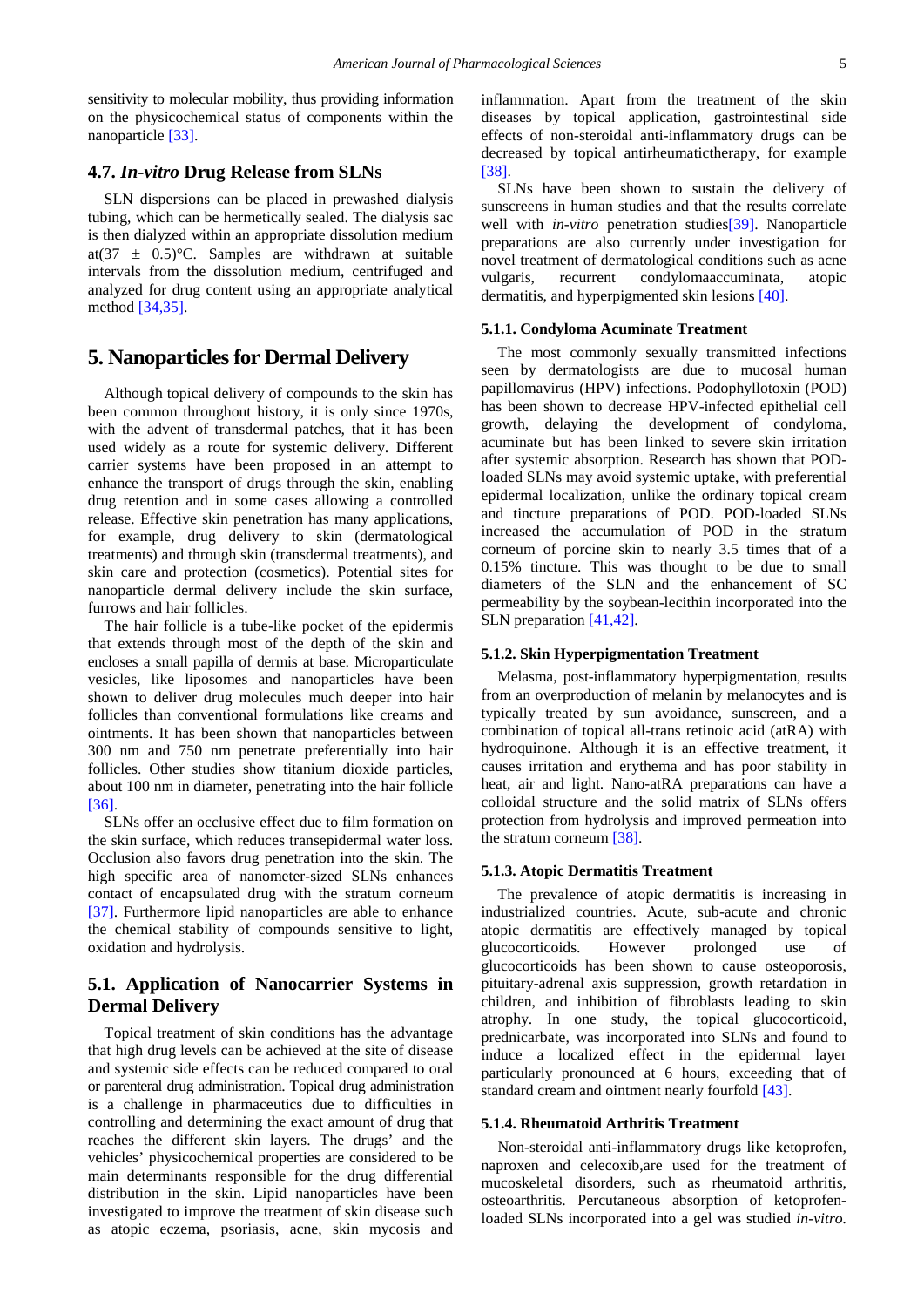Also, *in-vivo* active localization in the stratum corneum and anti-inflammatory effects were compared to ketoprofen solution as a reference. SLNs were able to reduce drug penetration through excised human skin while it was found by tape striping, that the drug permeation and drug accumulation in the horny layer was increased. Furthermore, a prolonged anti-inflammatory effect could be shown for drug loaded SLNs compared to drug solution [\[44\].](#page-6-7) The anti-inflammatory activity of the diterpenoid epoxide, tiptolide was reported to be higher in a topical SLN formulation compared to a microemulsion formulation [\[45\].](#page-6-8)

# **6. Conclusion**

Solid lipid nanoparticles are a very well tolerated carrier systems for dermal application and good prospect for successful product development. It has been shown already, for various drugs, that dermal formulations containing nanoparticles can enhance penetration into the skin, increasing treatment efficiency, targeting the epidermis or follicles and reducing side effects. Advances with regards to materials and fabrication methods will facilitate the development of new nanoparticles. This review concentrates on the development of solid lipid nanoparticles and their various applications in dermal delivery. In summary, SLNs are complex systems with clear advantages and disadvantages compared to other colloidal carriers. Further work needs to be carried outto understand the structure and dynamics of SLNs at the molecular level in *in-vitro* and *in-vivo* studies.

# **References**

- <span id="page-5-0"></span>[1] Kaur, P.L., Guleri, T.K., *"*Topical gel: a recent approach for novel drug delivery*". Asia Journal of Biomedical & Pharmaceutical Sciences,* 3(17). 1-5. 2013.
- <span id="page-5-1"></span>[2] Haftek, M., Teillon, M. H., and Schmitt, D., "Stratum corneum, corneodesmosomes and *ex vivo* percutaneous penetration*". Microscopy Research and Technique*, 43(3). 242-249. 1998.
- <span id="page-5-2"></span>[3] Cevc, G. and U. Vierl, "Nanotechnology and the transdermal route: A state of the art review and critical appraisal*". Journal of Controlled Release*, 141(3). 277-299. 2010.
- <span id="page-5-3"></span>[4] Valenzuela, P., Simon, J.A., "Nanoparticle delivery for transdermal HRT"*.Nanomedicine: NBM*, 8. S83-S89. 2012.
- <span id="page-5-4"></span>[5] Aryane, M.S., N. Sultana, and N. Sabah, "Fabrication of solid lipid nanoparticles for drug delivery*". Pakistan Journal of Pharmaceutical Sciences,* 20(3). 251-259. 2007.
- <span id="page-5-5"></span>[6] Pardeike, J., A. Hommoss, and R.H. Müller, "Lipid nanoparticles (SLN, NLC) in cosmetic and pharmaceutical dermal products"*. International Journal of Pharmceutics*, 366. 170-184. 2009.
- [7] Chimmiri, P., et al., "Solid lipid nanoparticles: a novel carrier for cancer therapy*".International Journal of Biological and Pharmaceutical Research,* 3(3). 405-413. 2012.
- <span id="page-5-6"></span>[8] Ekambaram, P., et al., "Solid lipid nanoparticles: a review*".Scientific Reviews and Chemical Communications*, 2(1). 80-102. 2012.
- <span id="page-5-7"></span>[9] Sinha, V.R. and M. Kaur, "Permeation enhancers for transdermal drug delivery"*.Drug Development and Industrial Pharmacy*, 26(11). 1131-1140. 2000.
- <span id="page-5-8"></span>[10] Rupenganta, A., et al., "Solid lipid nanoaprticles- a versatile carrier system*". Journal of Pharmacy Research*, 4(7). 2069-2075. 2011.
- <span id="page-5-9"></span>[11] Fahr, A. and X. Liu, "Drug delivery strategies for poorly water soluble drugs*". Expert Opinion on Drug Delivery*, 4(4). 403-416. 2007.
- <span id="page-5-10"></span>[12] Garud, A., D. Singh, and N. Garud, "Solid lipid nanoparticles: method, characterization and applications*". Inernational Current Pharmaceutical Journal*, 1(11). 384-393. 2012.
- <span id="page-5-11"></span>[13] Kamble, M.S., et al., "Solid lipid nanoparticles and nanostructured lipid carriers - an overview*". International Journal of Pharmaceutical, Chemical and and Biological Sciences*,2(4). 681- 691. 2012.
- <span id="page-5-12"></span>[14] Trotta, M., F. Debernardi, and O. Caputo, *"*Preparation of Solid lipid nanoparticles by a solvent emulsification-diffusion technique*".International Journal of Pharmaceutics*, 257. 153-160. 2003.
- <span id="page-5-13"></span>[15] Yadav, N., S. Khatak, and S. Sara, "Solid lipid nanoparticles: a review"*.International Journal of Applied Pharmaceutics*, 5(2). 8- 18. 2013.
- <span id="page-5-14"></span>[16] De Labouret, A., et al., "Application of an original process for obtaining colloidal dispersion of coating polymers- Preparation, Charcterization, Industrial scaling up*". Drug Development Industrial Pharmacy*, 21. 229-241. 1995.
- <span id="page-5-15"></span>[17] Freitas, C. and R.H. Müller, "Spray drying of solid lipid nanoparticles". *European Journal of Pharmaceutics and Biopharmaceutics*, 46. 145-151. 1998.
- <span id="page-5-16"></span>[18] Patel, D., et al., "Nanostructured lipid carriers (NLC)-based gel for the topical delivery of aceclofenac: preparation, characterization, and *in vivo* evaluation"*. Scientia Pharmaceutica*, 80(3). 749-764. 2012.
- <span id="page-5-17"></span>[19] Das, S. and A. Chaudhury, "Recent advances in lipid nanoparticle formulations with solid matrix for oral drug delivery*". American Association of Pharmaceutical Scientists PharmSciTech*, 12(1). 62-67. 2011.
- <span id="page-5-18"></span>[20] Waghmare, A.S., et al., "Solid lipid nanoparticles: a promising drug delivery*". Inernational Research Journal of Pharmacy*, 3(4). 100-107. 2012.
- <span id="page-5-19"></span>[21] Sinha, V.R., et al., "Solid lipid nanoparticles (SLN'S) – trends and implications in drug targeting"*. International Journal of Advances in Pharmaceutical Sciences*, 1. 12-238. 2010.
- <span id="page-5-20"></span>[22] Reithmeier,H., J. Herrmann, and A. Gopferich, "Development and characterization of lipid microparticles as a drug carrier for somatostatin*". International Journal of Pharmaceutics*, 218. 133- 143. 2001.
- <span id="page-5-21"></span>[23] Charcosset, C., A. EI-Harati, and H. Fessi, "Preparation of solid lipid nanoparticles using a membrane contactor". *Journal of Controlled Release*, 108. 112-120. 2005.
- <span id="page-5-22"></span>[24] Abdelwahed, W., et al., "Freeze-drying of nanoparticles: formulation, process and storage considerations*". Advanced Drug Delievery Review*, 58(15). 1688-713. 2006.
- <span id="page-5-23"></span>[25] Loxley, A., "Solid lipid nanoparticles for delivery of pharmaceutical active*". Drug Delivery Technology*, 9(8). 2009.
- <span id="page-5-24"></span>[26] Wolfgang, M. and K. Madar, "Solid lipid nanoparticles production, characterization and applications*". Advanced Drug Delivery Review*, 47. 165-196. 2001.
- <span id="page-5-25"></span>[27] Kakadia, P., et al. "Topical drug delivery of nanoencapsulated triclosan". in 41<sup>st</sup> Annual Meeting & Exposition of the *Controlled Release Society*. Chicago.
- [28] Moddaresi, M., et al., "The role of vehicle-nanoparticle interactions in topical deug delivery*".International Journal of Pharmaceutics*, 400(1-2). 176-182. 2010.
- <span id="page-5-26"></span>[29] Luo, Y., et al., "Solid lipid nanoparticles for enhancing vinpocetine's oral bioavailability*". Journal of Controlled Release*, 114. 53-59. 2006.
- <span id="page-5-27"></span>[30] Nair, R., et al., "Recent advances in solid lipid nanoparticle based drug delivery systems*".Journal of Biomedical Sciences and Researc*h, 3(2). 368-384. 2011.
- <span id="page-5-28"></span>[31] Kamble, V.A., D.M. Jagadle, and V.J. Kadam, "Solid lipid nanoparticles as drug delivery system*".International Journal of Pharmaceutics and Biopharmaceutics*, 1(3). 1-9. 2010.
- <span id="page-5-29"></span>[32] Mukherjee, S., S. Ray, and R.S. Thakur, "Solid lipid nanoparticles (SLN): a modern formulation approach in drug delivery system"*.Indian Journal of Pharmaceutical Sciences*, 71(4). 349- 358. 2009.
- <span id="page-5-30"></span>[33] Gomez, M.V., et al., "Nanoparticles size determination by <sup>1</sup>H NMR spectroscopy"*.Journal of the Americal Chemical Society*, 131(41). 14634-14635. 2009.
- <span id="page-5-31"></span>[34] Verma, V.K. and A. Ram, "Preparation, characterization and *invitro* release of piroxicam-loaded solid lipid nanoparticles". *International Journal of Pharmaceutical Sciences and Nanotechnology*, 3(3). 1136-1143. 2010.
- [35] Wang, J.W., et al., "Preparation and quality evaluation of oleanolic acid-loaded solid lipid nanoparticles*". Journal of Fourth Military Medical University*, 28. 472-472. 2007.